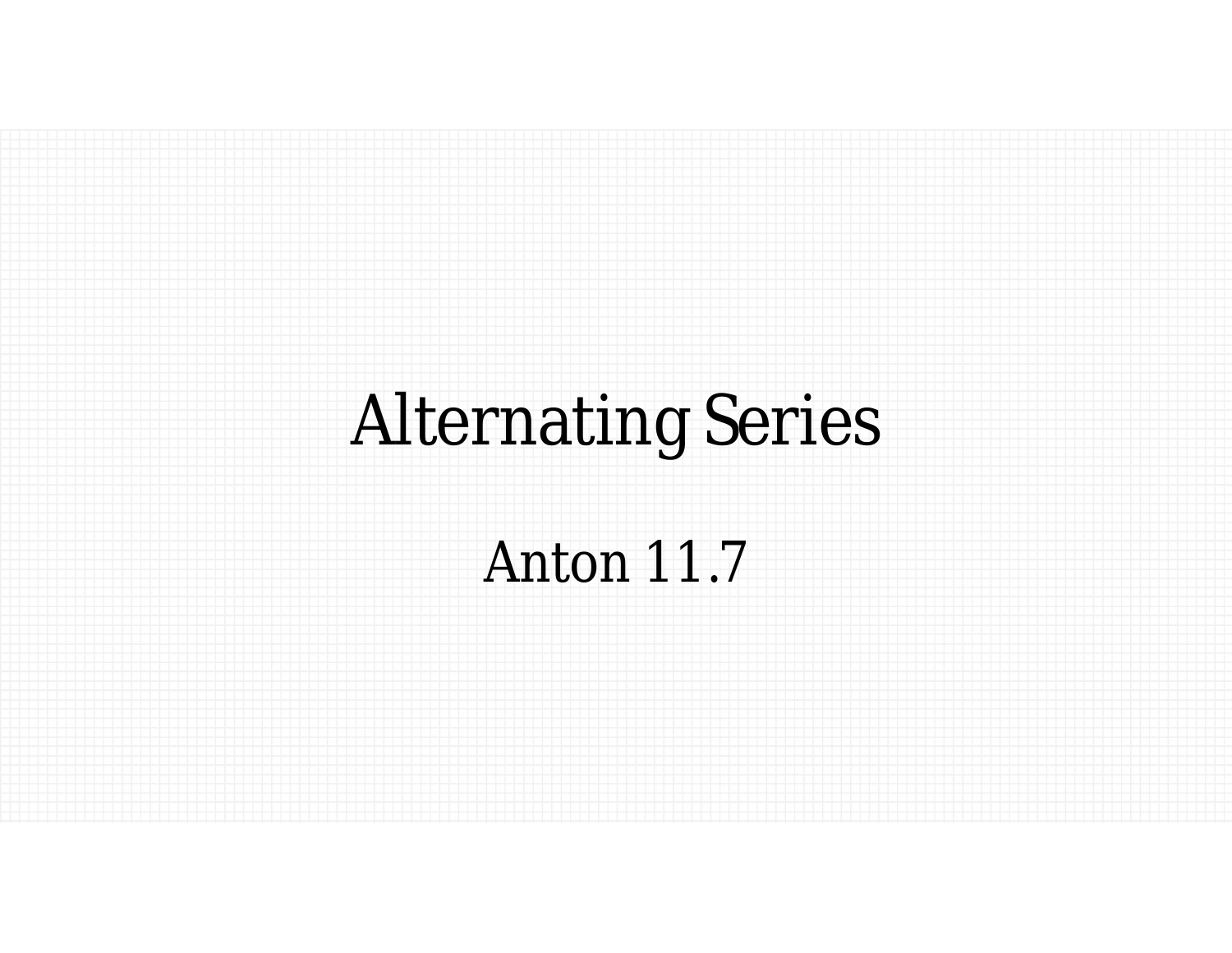# **Tests for Convergence/Divergence (so far):**

 $\rightarrow$ 

- 1. Geometric Series Test
- 2. P-series Test (included harmonic series)
- 3. Divergence Test
- 4. Integral Test
- 5. Ratio Test
- 6. Root Test
- 7. Limit Comparison Test
- 8. Comparison Test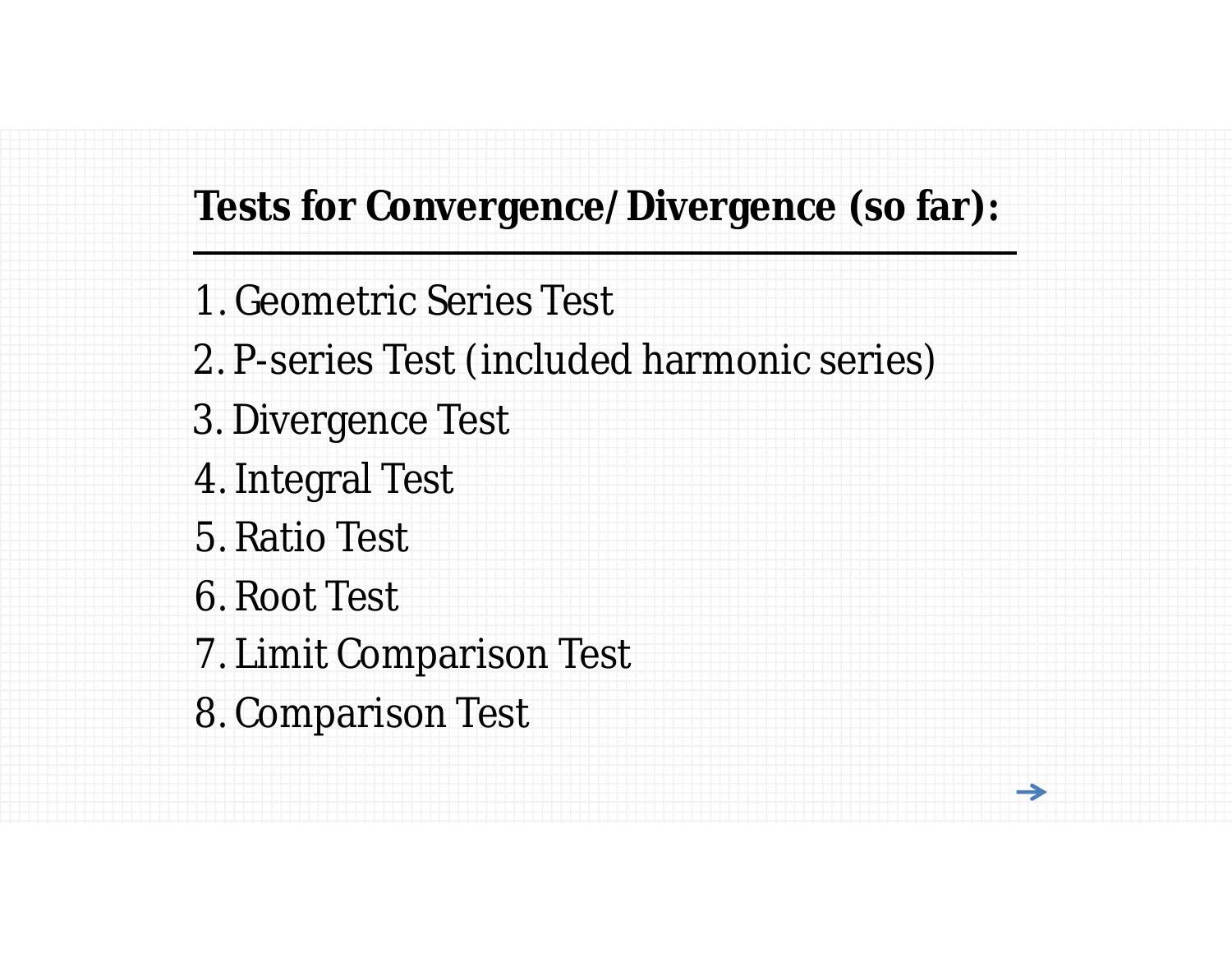### **Informal Principle #1**

Constant terms in the denominator can be ignored without affecting the convergence or divergence of a series.

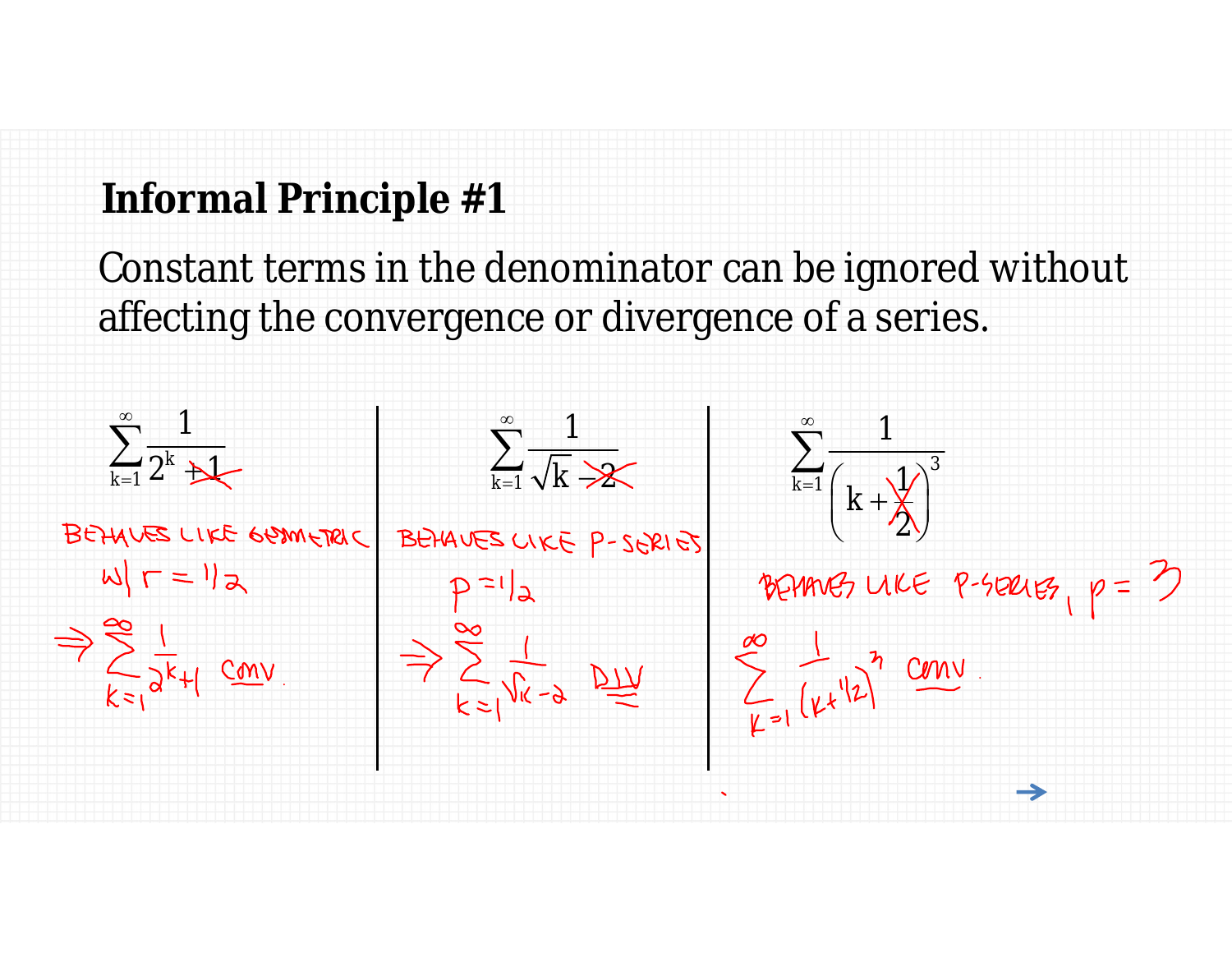#### **Informal Principle #2**

Highest powers of *k* matter the most in a polynomial. Ignoring the rest will not affect the convergence or divergence of the series. divergence of the series.

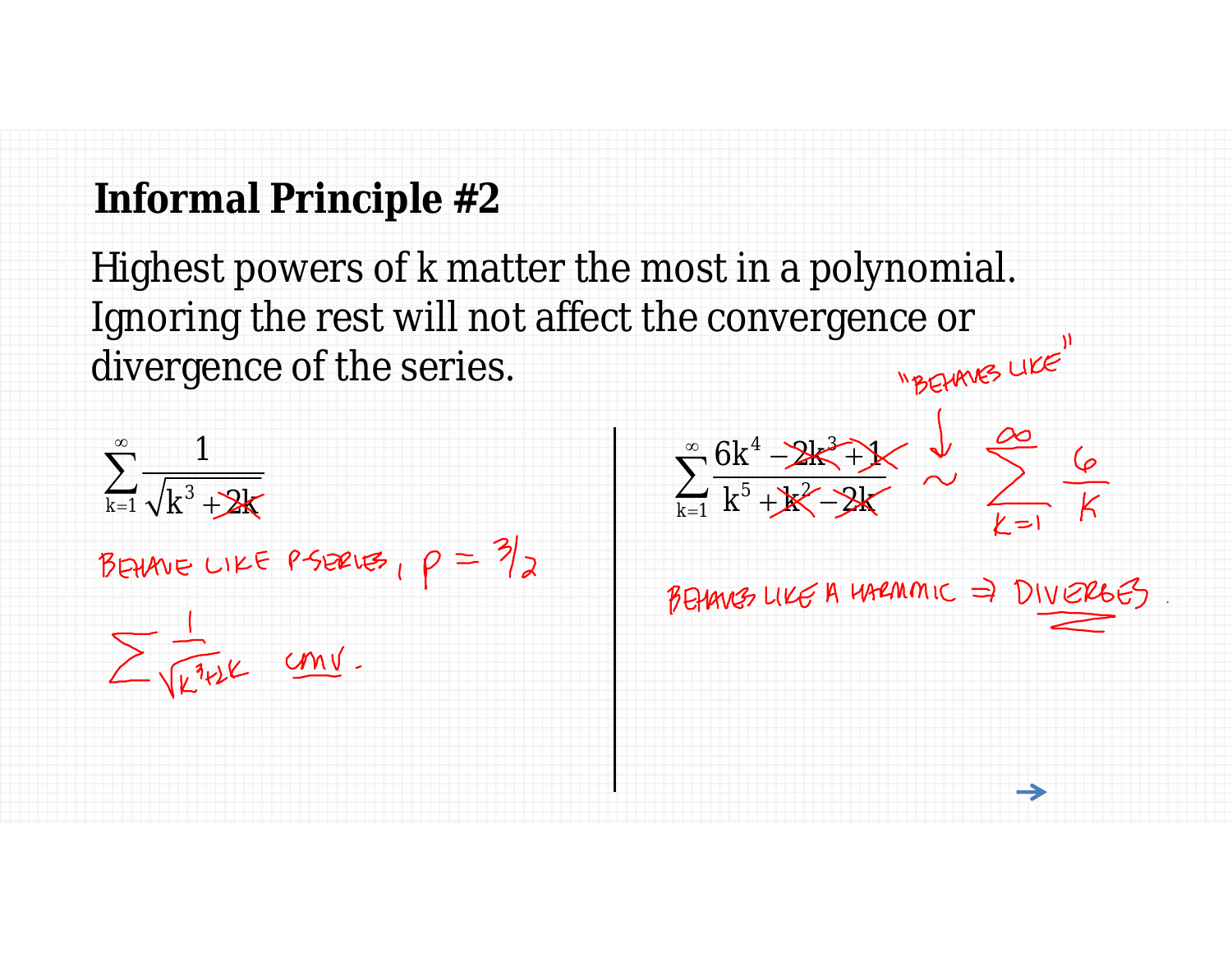# **Alternating Series**

In general, an alternating series has one of the following two forms:

 $a_k > 0$ 

 $\rightarrow$ 

$$
\sum_{k=1}^{\infty} (-1)^{k+1} a_k = a_1 - a_2 + a_3 - a_4 + \cdots
$$
  

$$
\sum_{k=1}^{\infty} (-1)^k a_k = -a_1 + a_2 - a_3 + a_4 - \cdots
$$

In both cases, assume  $a_k$  is positive.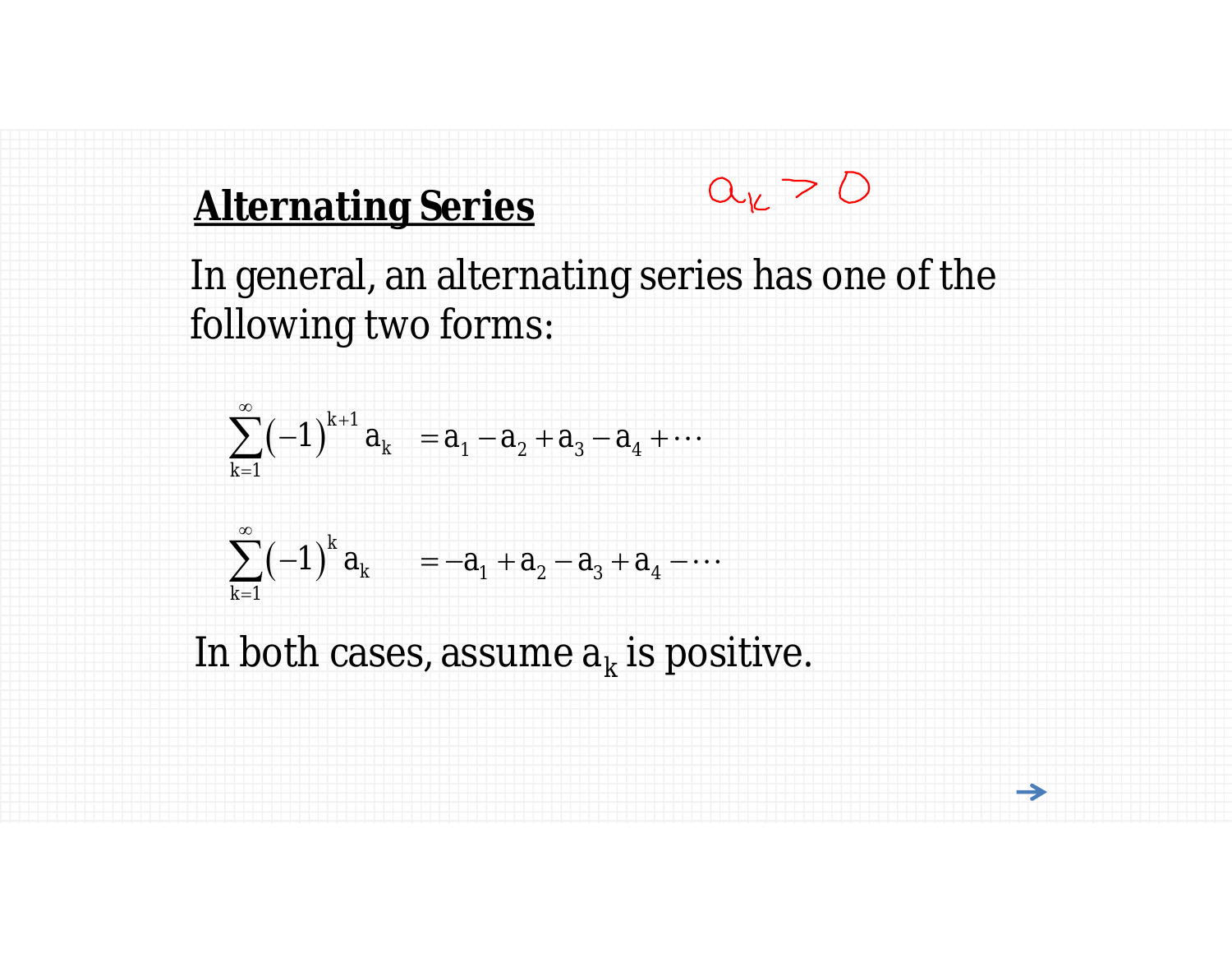# **Alternating Series Test**

An alternating series converges if the following are both true: MAGNITUDE

1. 
$$
a_1 > a_2 > a_3 > \cdots
$$

2.  $\lim_{k \to \infty} a_k = 0$ *k a*  $\rightarrow \infty$ Ħ

The absolute value of the terms (disregard sign) are decreasing to 0.

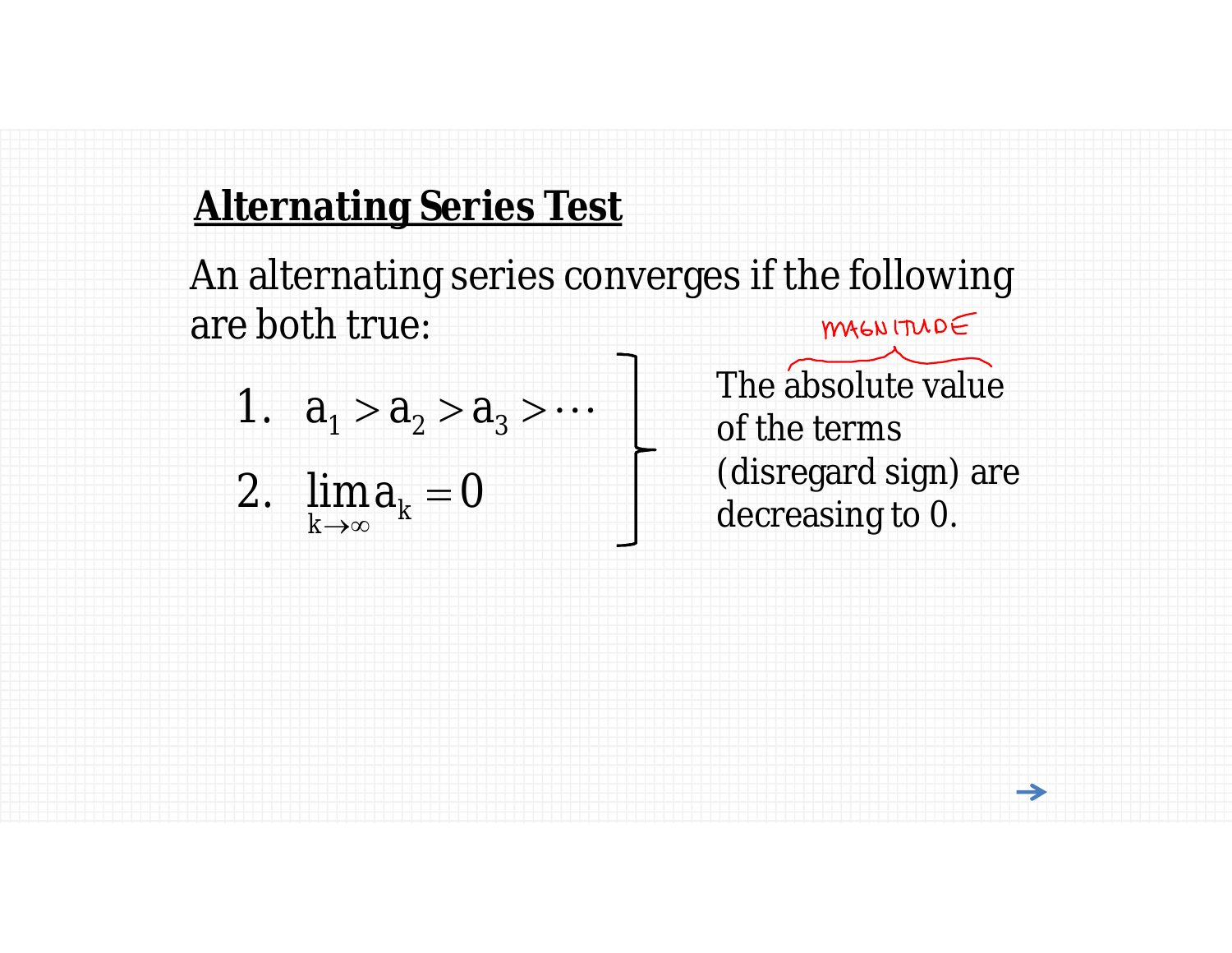

THE MAGNITUDE OF TERMS ARE DELERSINO TO => CONVERGES.

*k* 1  $\equiv$  $\begin{array}{c|c|c|c} \hline \text{ } & \text{ } & \text{ } & \text{ } \end{array}$  $(-1)^{r}$  $\sum_{k}$   $\frac{1}{k}$   $\frac{1}{k}$   $\frac{1}{k}$   $\frac{1}{k}$   $\frac{1}{k}$   $\frac{1}{k}$   $\frac{1}{k}$   $\frac{1}{k}$   $\frac{1}{k}$   $\frac{1}{k}$   $\frac{1}{k}$   $\frac{1}{k}$   $\frac{1}{k}$   $\frac{1}{k}$   $\frac{1}{k}$   $\frac{1}{k}$   $\frac{1}{k}$   $\frac{1}{k}$   $\frac{1}{k}$   $\frac{1}{k}$   $\frac{1}{k}$   $\frac$ Ex:  $\sum_{k=1}$  *k* 1  $= -1 + \frac{1}{7} - \frac{1}{3} + \frac{1}{4} - \cdots$ 

 $\sum_{k=1}^{\infty} \frac{(-1)^{k+1}(k+3)}{k(k+1)}$  $\frac{-1)^{k+1}(k+3)}{(k(k+1))}$ 1  $\frac{1}{\sqrt{2}}$  $(-1)$   $(k+3)$  $\sum_{i=1}^{n}$  $\frac{1}{\sqrt{2}}$  $(k+1)$ 1  $=\frac{4}{1(2)}-\frac{5}{2(3)}+\frac{6}{3(4)}-\frac{7}{14(1/5)}+...$ THE MAS. OF TERMS ARE DEREASING TO O  $\sum_{i=1}^{\infty}\frac{(-1)^{k+1}(k+3)}{(k)(k+1)}$  $Y=1$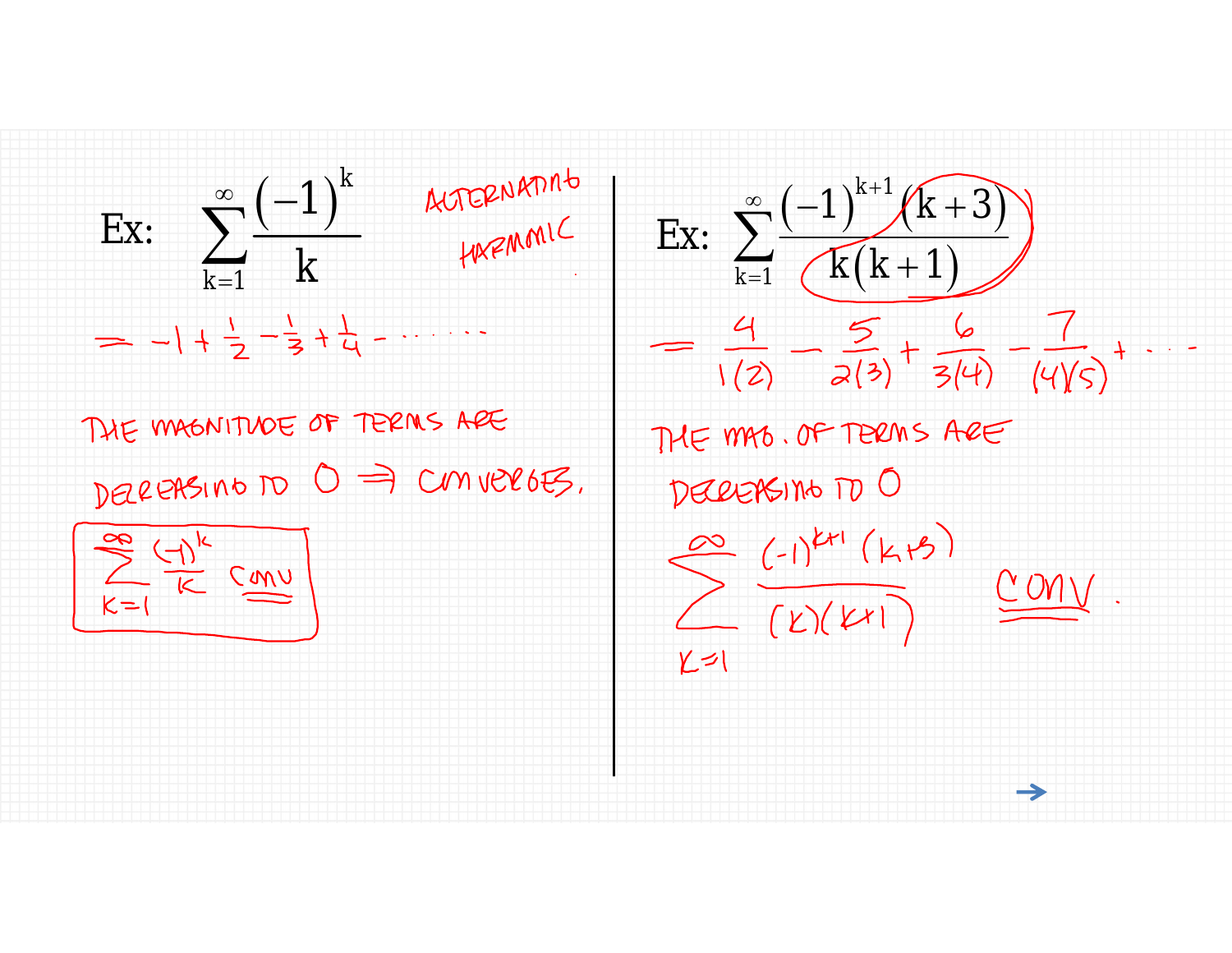#### **Absolute Convergence:**

An alternating series will converge *absolutely* if:

$$
\sum_{k=1}^{\infty} \left| (-1)^{k} a_{k} \right| = a_{1} + a_{2} + a_{3} + \cdots
$$
 converges.

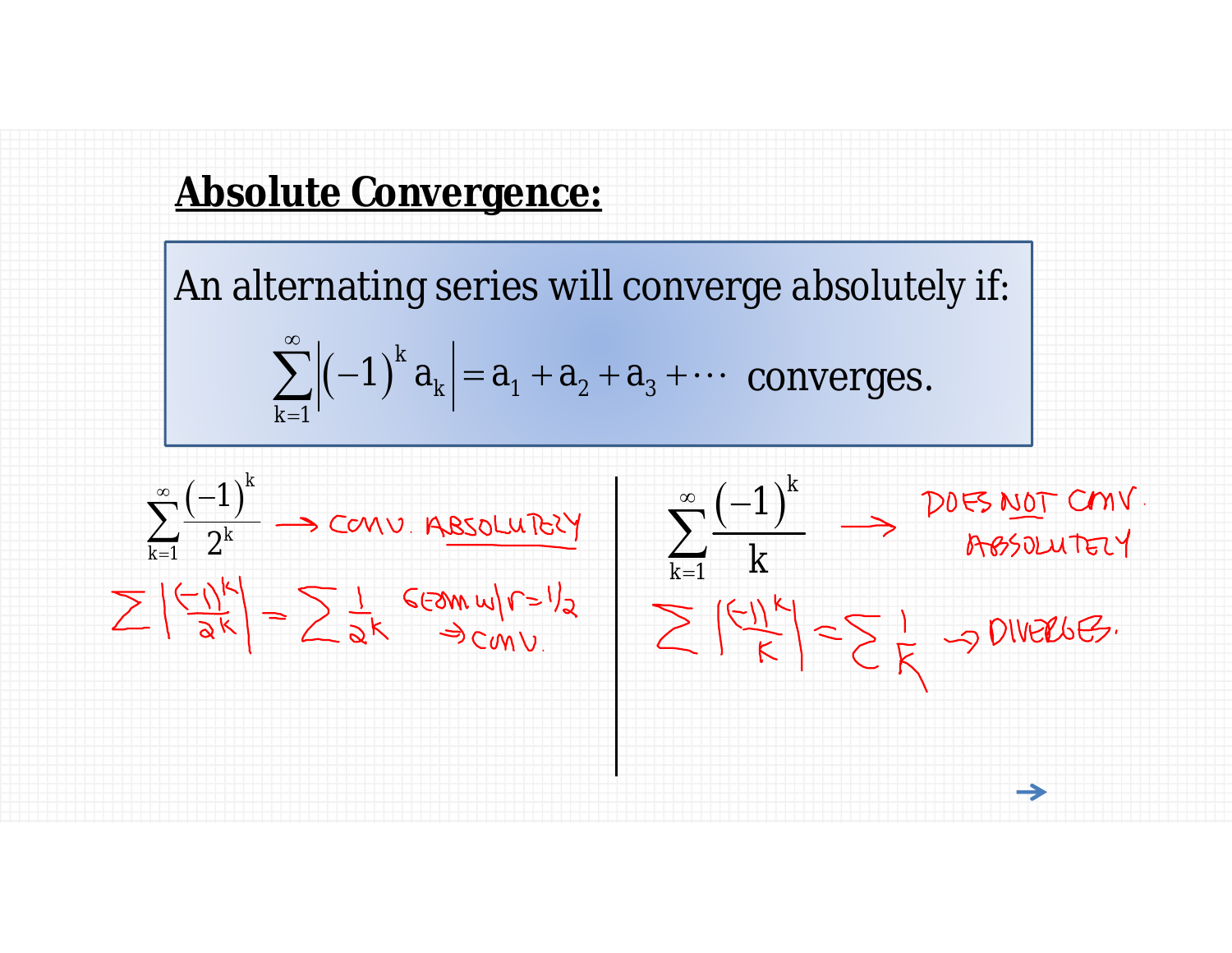**Theorem**: If a series converges absolutely, then it converges (two for one.)

# **Conditional Convergence:**

If an alternating series converges but the series of absolute values does not, then the original alternating series converges *conditionally*.

 $\rightarrow$ 

$$
Ex: \sum_{k=1}^{\infty} \frac{(-1)^k}{k} \text{ Conv } \underline{\underline{\text{Comynomial}}}
$$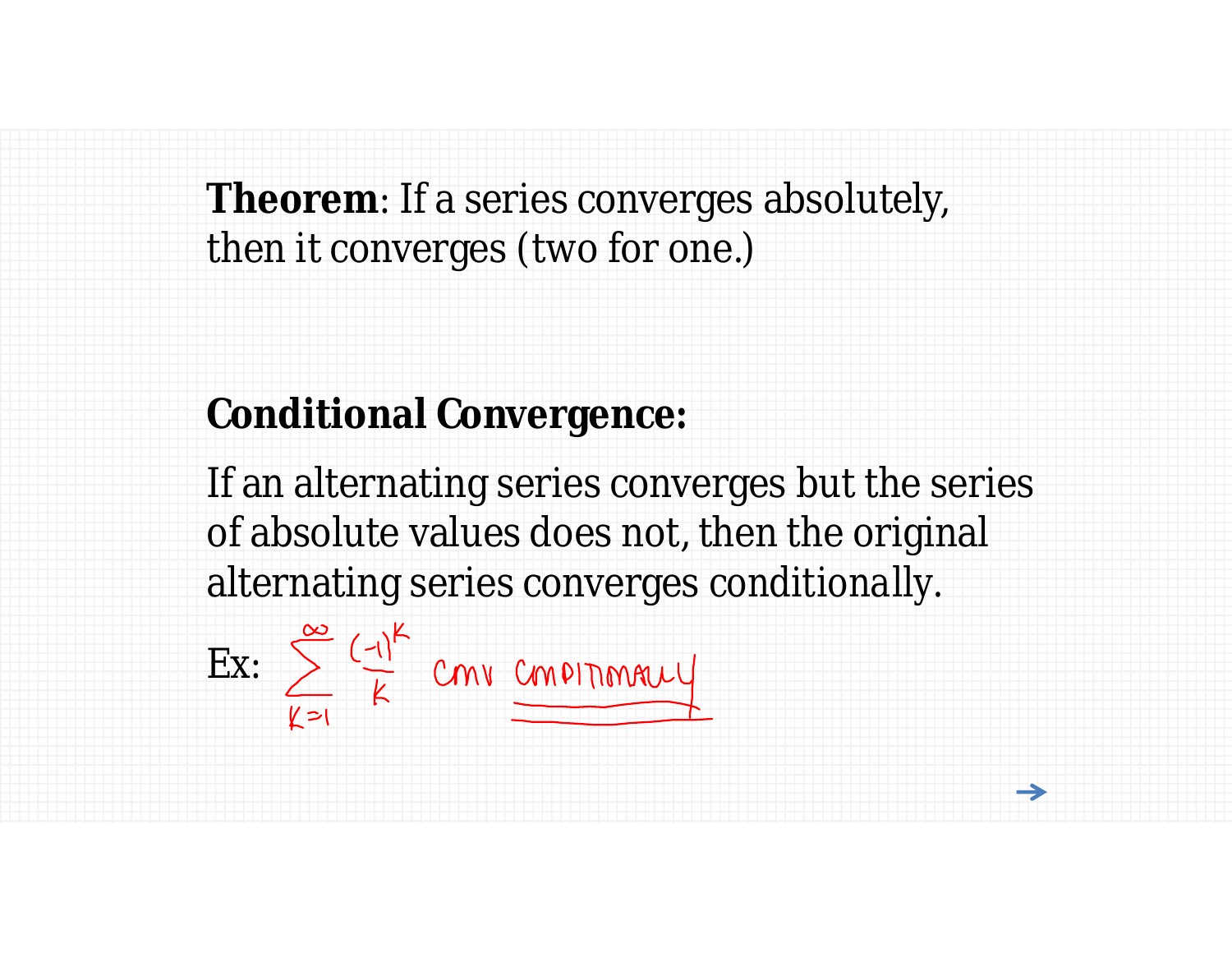# **Ratio Test for Absolute Convergence**

Let  $\Sigma u_k$  have nonzero terms. Let  $\rho = \lim_{k \to \infty} \left| \frac{u_{k+1}}{k} \right|$ 1. If  $\rho$  < 1 then the series converges *absolutely*. *k k u u*  $\rho$  $\overline{+}$  $\rightarrow \infty$  $=$ 2. If  $\rho$  > 1 then the series diverges. 3. If  $\rho = 1$  then the test is inconclusive<sup>\*</sup>.

 $\rightarrow$ 

\*Further examination is required.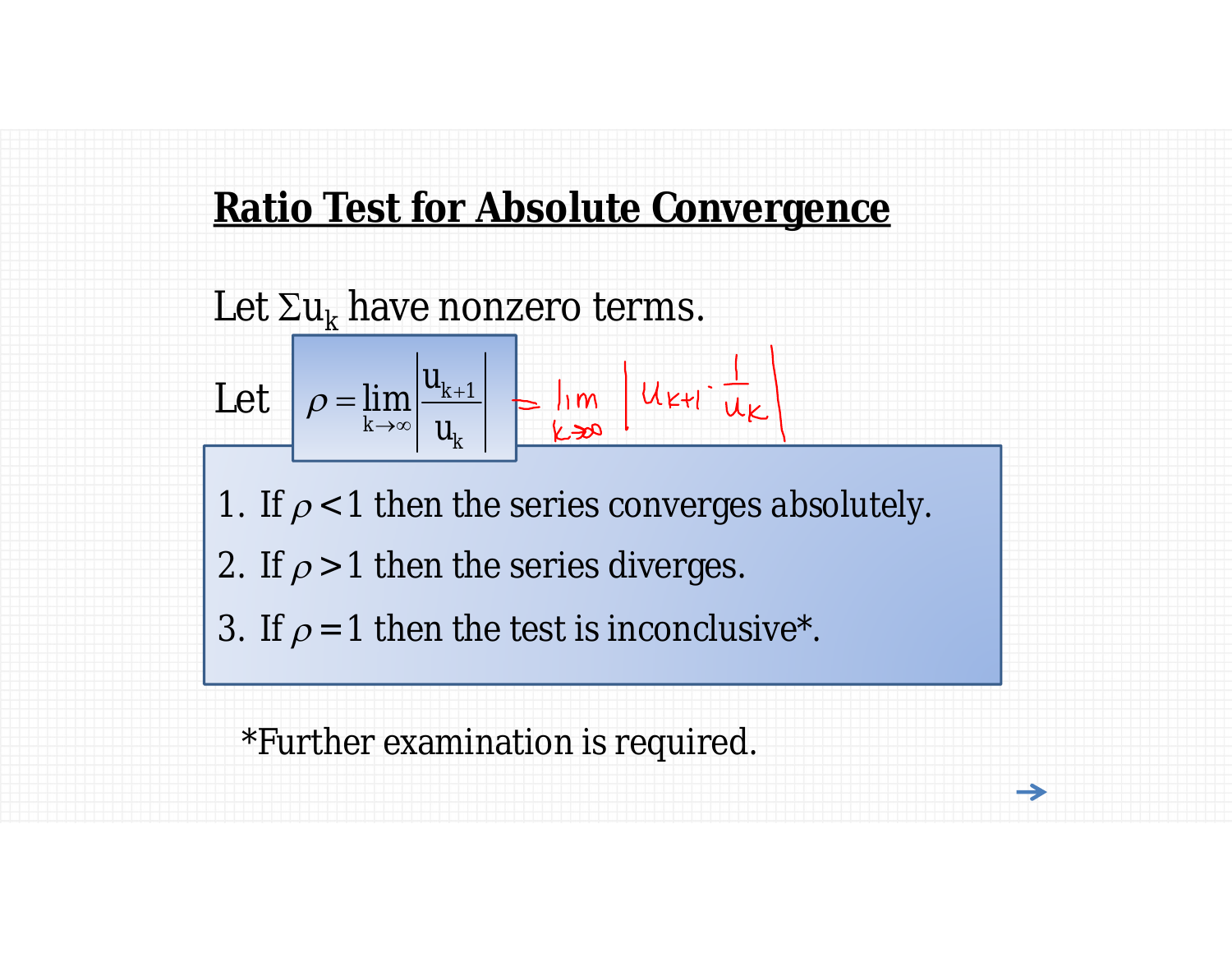$$
\begin{aligned}\n\text{Ex: } & \sum_{k=1}^{\infty} (-1)^k \frac{2^k}{k!} \\
& \rho = \lim_{k \to \infty} \left| \frac{u_{k+1}}{u_k} \frac{1}{u_k} \right| \\
& = \lim_{k \to \infty} \left| \frac{a^{k+1}}{(k+1)!} \frac{k!}{2^{k}} \right| = 0 < | \quad \sum_{k=1}^{\infty} \frac{(-1)^k 2^k}{k!} \frac{1}{\text{RBSUURLY}} \\
& \left( \sum_{k=1}^{\infty} \frac{a^k}{k!} \right) \frac{1}{\text{RBSUURLY}}\n\end{aligned}
$$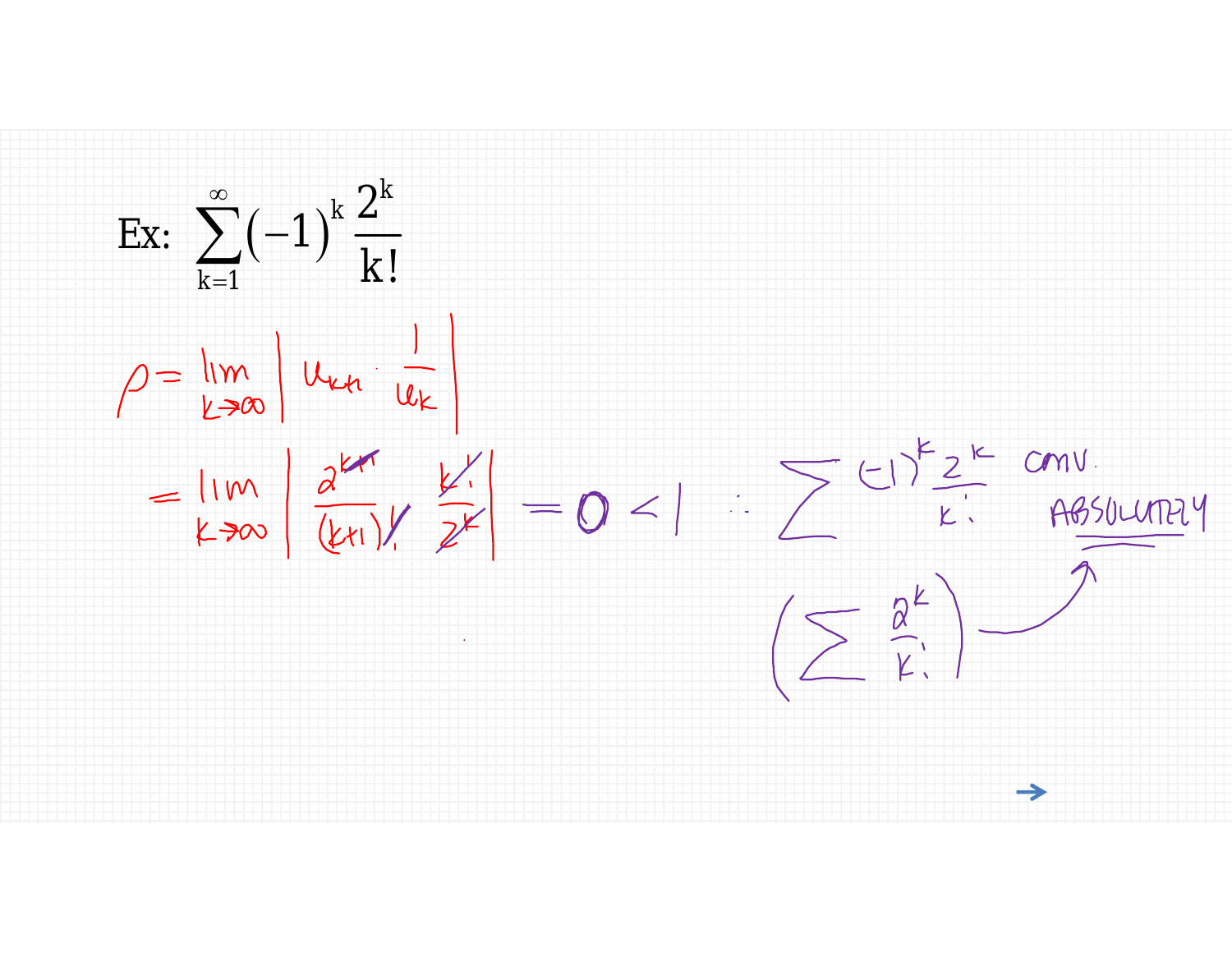# **Tests for Convergence/Divergence (so far):**

- 1. Geometric Series Test Cenull
- 2. P-series Test (including harmonic)  $CMV$   $p >$

COMV ABSOLUTEL

 $p$ 

- 3. Divergence Test
- 4. Integral Test
- 5. Ratio Test for Absolute Convergence
- 6. Root Test (for Absolute Convergence)
- **7. Limit Comparison Test**
- 8. Comparison Test
- 9. Alternating Series Test